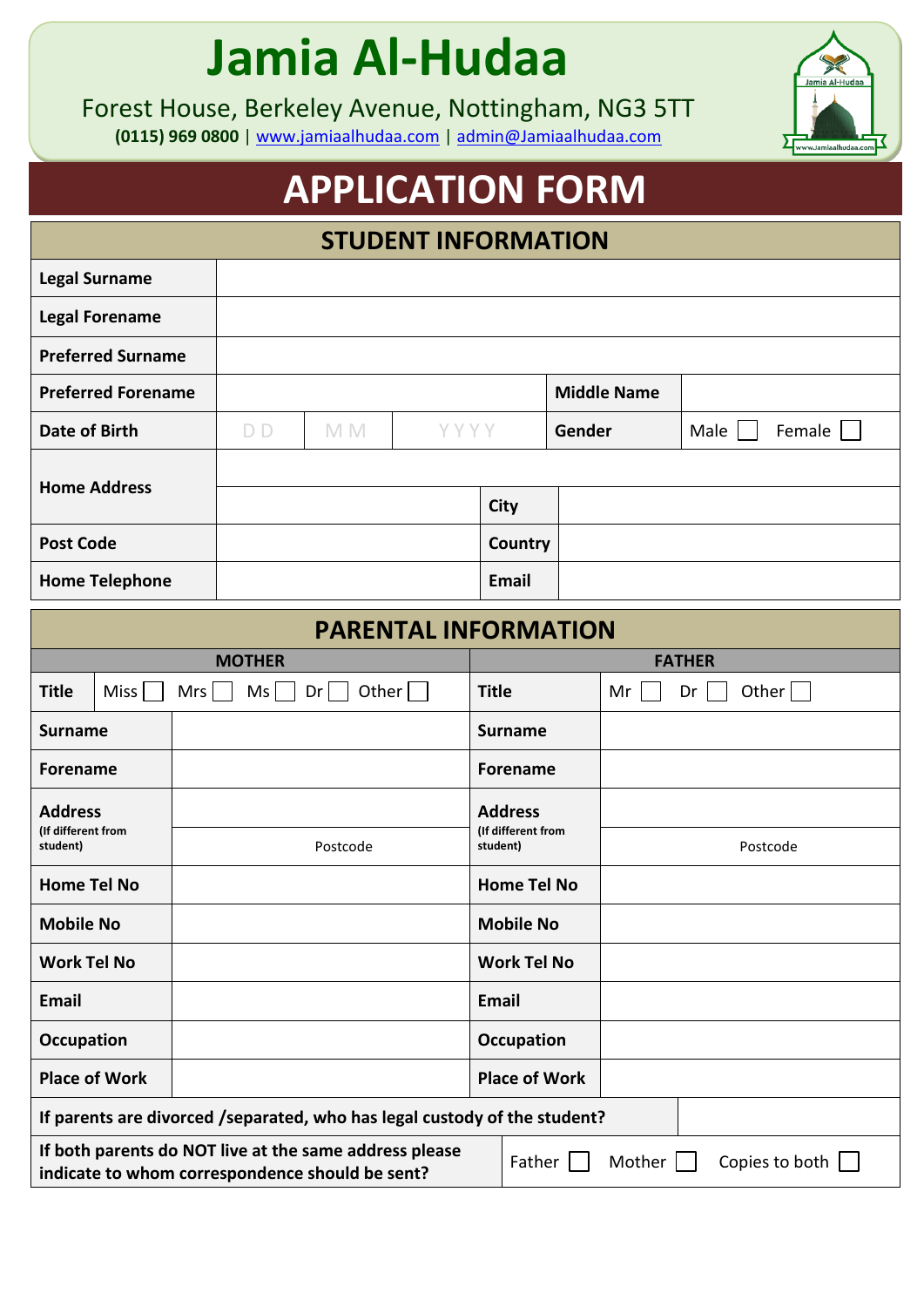| <b>MAHRAM INFORMATION</b><br>(with whom marriage is prohibited) |          |           |                 |             |                                                        |                     |                          |                                                                                 |  |              |                                                         |                                     |  |  |
|-----------------------------------------------------------------|----------|-----------|-----------------|-------------|--------------------------------------------------------|---------------------|--------------------------|---------------------------------------------------------------------------------|--|--------------|---------------------------------------------------------|-------------------------------------|--|--|
|                                                                 |          |           | <b>MAHRAM 1</b> |             |                                                        |                     | <b>MAHRAM 2</b>          |                                                                                 |  |              |                                                         |                                     |  |  |
| Miss<br>Other $ $<br><b>Title</b><br>Mr<br>Mrs<br>Ms            |          |           |                 |             | Mr<br>Other $ $<br><b>Title</b><br>Mrs<br>Miss  <br>Ms |                     |                          |                                                                                 |  |              |                                                         |                                     |  |  |
| <b>Surname</b>                                                  |          |           |                 |             |                                                        |                     | <b>Surname</b>           |                                                                                 |  |              |                                                         |                                     |  |  |
| <b>Forename</b>                                                 |          |           |                 |             |                                                        |                     | <b>Forename</b>          |                                                                                 |  |              |                                                         |                                     |  |  |
| <b>Address</b>                                                  |          |           |                 |             |                                                        |                     | <b>Address</b>           |                                                                                 |  |              |                                                         |                                     |  |  |
|                                                                 | Postcode |           |                 |             |                                                        |                     |                          |                                                                                 |  | Postcode     |                                                         |                                     |  |  |
| <b>Home Tel No</b>                                              |          |           |                 |             |                                                        |                     |                          | <b>Home Tel No</b>                                                              |  |              |                                                         |                                     |  |  |
| <b>Mobile No</b>                                                |          |           |                 |             |                                                        |                     | <b>Mobile No</b>         |                                                                                 |  |              |                                                         |                                     |  |  |
| Email                                                           |          |           |                 |             |                                                        |                     | Email                    |                                                                                 |  |              |                                                         |                                     |  |  |
| Relationship                                                    |          |           |                 |             |                                                        |                     |                          | Relationship                                                                    |  |              |                                                         |                                     |  |  |
|                                                                 |          |           |                 |             |                                                        |                     |                          | <b>FOR OVERSEAS STUDENTS ONLY</b>                                               |  |              |                                                         |                                     |  |  |
|                                                                 |          |           |                 |             |                                                        |                     |                          | All overseas applicants are required to provide details of a Guardian in the UK |  |              |                                                         |                                     |  |  |
| Name of a Guardian in the UK                                    |          |           |                 |             |                                                        |                     |                          |                                                                                 |  |              |                                                         |                                     |  |  |
| <b>Address</b>                                                  |          |           |                 |             |                                                        |                     |                          |                                                                                 |  |              |                                                         |                                     |  |  |
|                                                                 |          |           |                 |             |                                                        |                     | <b>Post Code</b>         |                                                                                 |  |              |                                                         |                                     |  |  |
| <b>Telephone No</b>                                             |          |           |                 |             |                                                        |                     |                          |                                                                                 |  | Relationship |                                                         |                                     |  |  |
|                                                                 |          |           |                 |             |                                                        |                     |                          | <b>CURRENT SCHOOL INFOMATION</b>                                                |  |              |                                                         |                                     |  |  |
| <b>Current School</b>                                           |          |           |                 |             |                                                        |                     |                          |                                                                                 |  |              |                                                         |                                     |  |  |
| <b>Address</b>                                                  |          |           |                 |             |                                                        |                     |                          |                                                                                 |  |              |                                                         |                                     |  |  |
|                                                                 |          |           |                 |             |                                                        |                     | <b>Post Code</b>         |                                                                                 |  |              |                                                         |                                     |  |  |
| <b>Head Teacher</b>                                             |          |           |                 |             |                                                        |                     |                          | <b>Telephone No</b>                                                             |  |              |                                                         |                                     |  |  |
| At this school from                                             |          | <b>DD</b> | <b>MM</b>       | <b>YYYY</b> | <b>Expected</b>                                        | <b>Leaving date</b> |                          | <b>MM</b><br>DD.                                                                |  | YYYY         |                                                         | <b>Current</b><br><b>Year Group</b> |  |  |
|                                                                 |          |           |                 |             |                                                        |                     |                          | <b>MASJID / MAKTAB INFOMATION</b>                                               |  |              |                                                         |                                     |  |  |
| Masjid / Maktab                                                 |          |           |                 |             |                                                        |                     |                          |                                                                                 |  |              |                                                         |                                     |  |  |
|                                                                 |          |           |                 |             |                                                        |                     |                          |                                                                                 |  |              |                                                         |                                     |  |  |
| <b>Address</b>                                                  |          |           |                 |             |                                                        |                     |                          |                                                                                 |  |              | <b>Post Code</b>                                        |                                     |  |  |
| Imam / Teacher                                                  |          |           |                 |             |                                                        |                     |                          | <b>Telephone No</b>                                                             |  |              |                                                         |                                     |  |  |
| At this masjid from                                             |          | <b>DD</b> | <b>MM</b>       | <b>YYYY</b> | to                                                     | <b>DD</b>           | <b>MM</b><br><b>YYYY</b> |                                                                                 |  |              | <b>Current Class</b><br>Qaida / Quran or<br><b>Hifz</b> |                                     |  |  |
| <b>Amount of</b><br>Nazra completed                             |          |           |                 |             |                                                        |                     |                          | <b>Amount of</b><br><b>Hifz completed</b>                                       |  |              |                                                         |                                     |  |  |
| <b>Islamic books studies</b>                                    |          |           |                 |             |                                                        |                     |                          |                                                                                 |  |              |                                                         |                                     |  |  |
| (whilst receiving Islamic education)                            |          |           |                 |             |                                                        |                     |                          |                                                                                 |  |              |                                                         |                                     |  |  |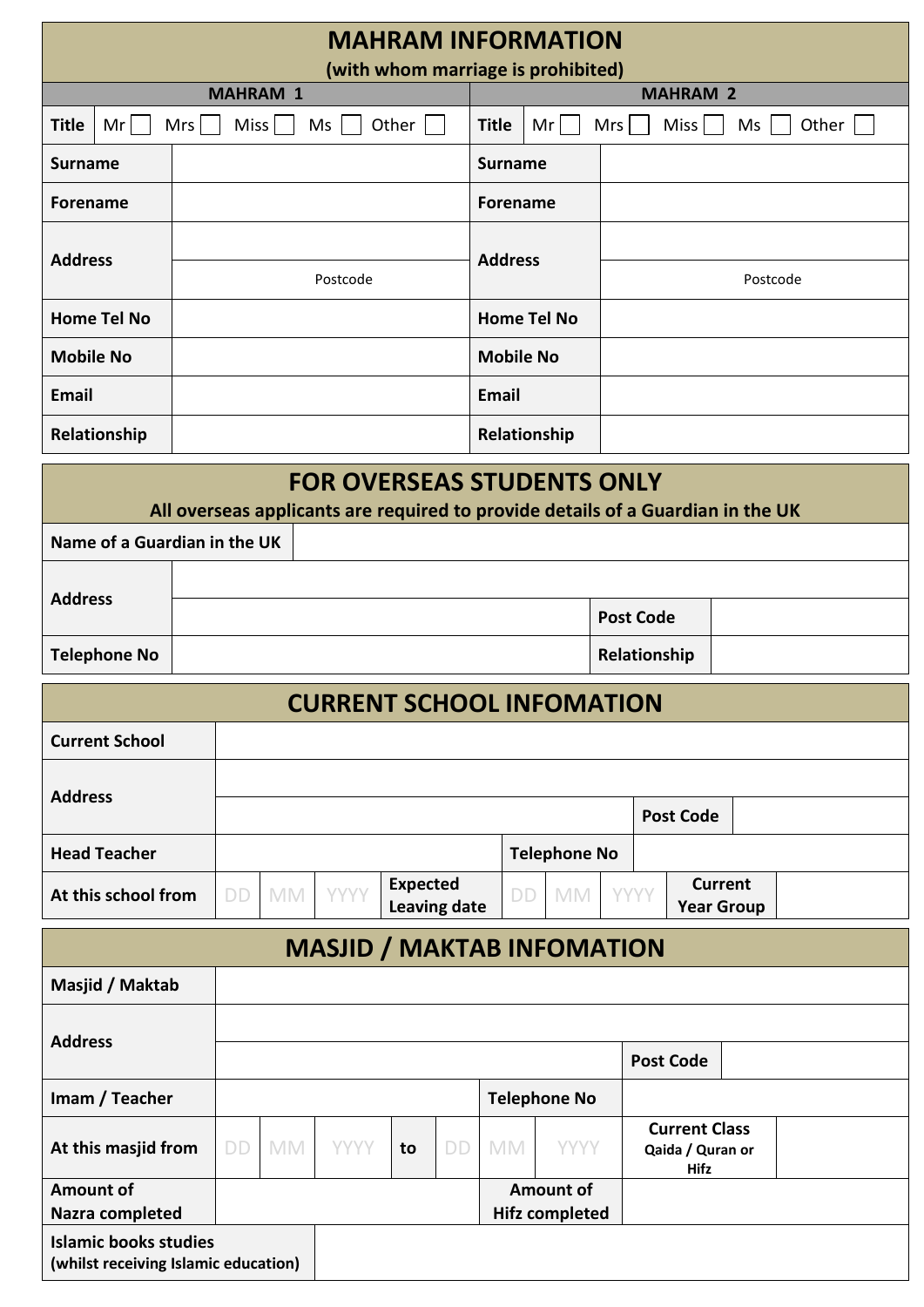|                                            | <b>INFORMATION MANAGEMENT DATA</b>                                                                       |                              |                                                        |                        |
|--------------------------------------------|----------------------------------------------------------------------------------------------------------|------------------------------|--------------------------------------------------------|------------------------|
| <b>Place of Birth</b><br>(If outside UK)   |                                                                                                          | Date of Entry<br>into the UK |                                                        |                        |
|                                            | Does the student have 'Right of Permanent Stay' in the UK?                                               |                              |                                                        | No<br>Yes              |
| <b>Ethnicity</b>                           |                                                                                                          | <b>Nationality</b>           |                                                        |                        |
| <b>First Language</b><br>spoken at home    |                                                                                                          | language?                    | English spoken as additional                           | No <sub>1</sub><br>Yes |
| If 'Yes' please give details:              | Does the applicant have a statement of Special Educational Needs?                                        |                              |                                                        | Yes<br>No              |
|                                            |                                                                                                          |                              |                                                        |                        |
| If 'Yes' please give details:              | Does the applicant have any additional physical / emotional / psychological needs?                       |                              |                                                        | Yes<br>No              |
|                                            |                                                                                                          |                              |                                                        |                        |
|                                            | Has the applicant had any involvement with Social Services or the Probation Service?                     |                              |                                                        | No<br><b>Yes</b>       |
| <b>Madrassah or Darul Uloom?</b>           | Has the Applicant been excluded permanently or temporarily from a previous School                        |                              |                                                        | No<br>Yes              |
|                                            | <b>ADMISSION DETAILS</b>                                                                                 |                              |                                                        |                        |
|                                            | Proposed academic year of admission $(e.g. 2022/23)$                                                     |                              |                                                        |                        |
| <b>Proposed Year</b><br><b>Group Entry</b> | Year 7 - Seven Year Aalima Course<br>(11 years old)                                                      |                              | 16+1 - Three Year Aalima Course<br>(over 16 years old) |                        |
| Are you applying for                       | <b>Full Boarding</b>                                                                                     |                              | Day                                                    |                        |
|                                            | Do you have any siblings at Jamia Al-Hudaa? If 'Yes' please give their name(s) below:                    |                              |                                                        | Yes<br>No              |
| 1                                          |                                                                                                          | $\overline{2}$               |                                                        |                        |
|                                            | <b>OTHER DETAILS</b>                                                                                     |                              |                                                        |                        |
|                                            | Please give any information regarding the applicant's home circumstances that Jamia Al-Hudaa should know |                              |                                                        |                        |
|                                            |                                                                                                          |                              |                                                        |                        |
| How did you hear about Jamia Al-Hudaa?     |                                                                                                          |                              |                                                        |                        |
|                                            |                                                                                                          |                              |                                                        |                        |
|                                            | If you have any previous connection with Jamia Al-Hudaa, please tell us about it.                        |                              |                                                        |                        |